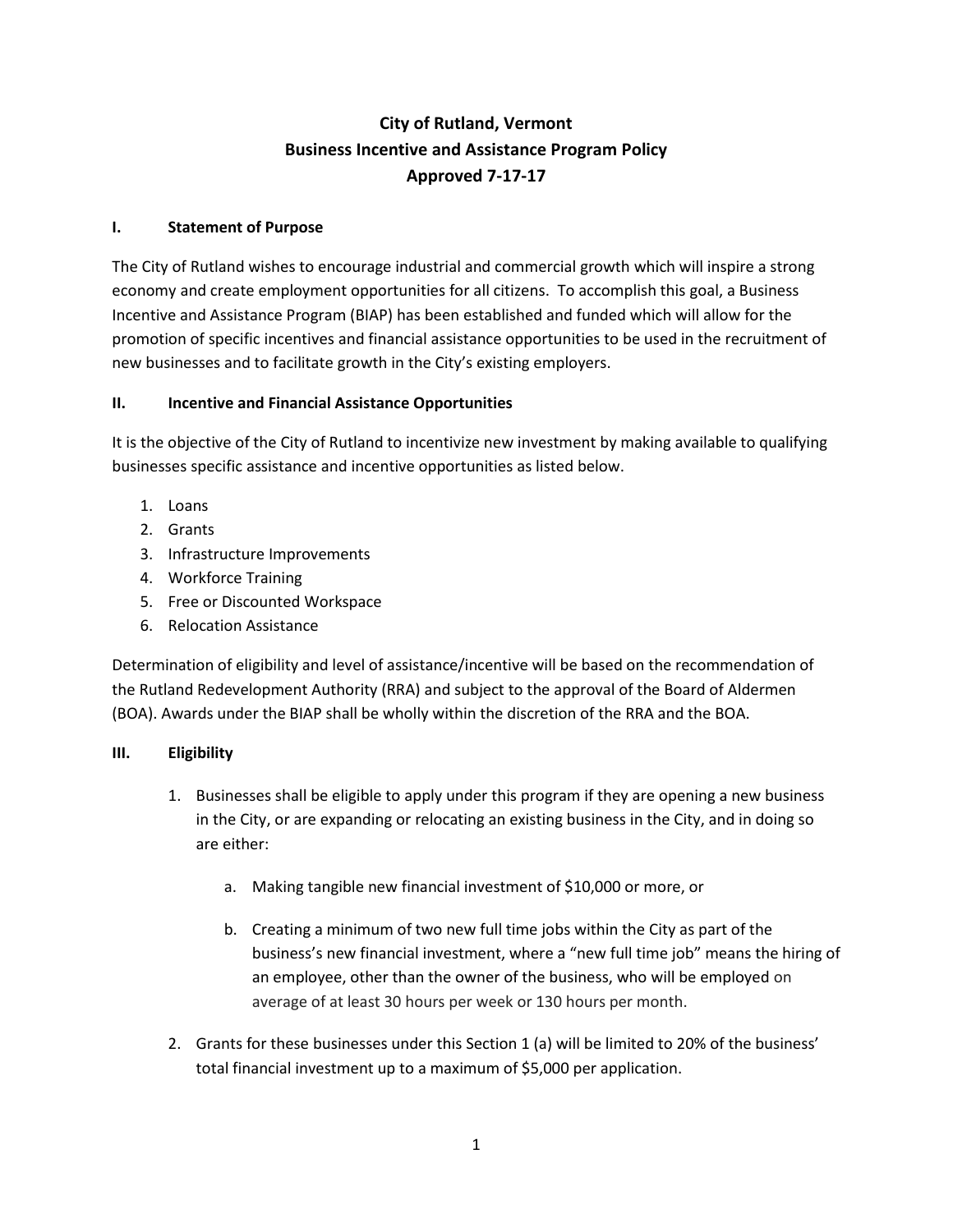## **IV. Criteria**

Subject to applicable minimum eligibility requirements set forth in Section III, applications shall be prioritized, and approved or denied, in consideration of the following criteria (the "Criteria")

- 1. The number of full time employees added.
- 2. The amount of tangible financial investment being proposed.
- 3. The wage scale and benefits package associated with the new job creation.
- 4. The thoroughness of the BIAP application and applicant's proposal or business plan.
- 5. The type and amount of incentive assistance requested relative to other sources of funding.
- 6. Whether the proposal will fill an existing need in the local market.
- 7. Whether the proposal will positively contribute to the character of the area where the business will be located.

# **V. Application Deadline**

To be eligible for the incentive and assistance opportunities set forth herein, a completed Business Incentive and Assistance Application shall be presented to the RRA:

- 1. In the case of a new investment to an existing Rutland City business: prior to substantial completion of the work associated with the investment, such as the substantial completion of proposed construction or renovation, and/or the implementation and commencement of operation of proposed new equipment or machinery. The term "substantial completion" means that the work is sufficiently complete so that the applicant can utilize the new investment for its intended purpose.
- 2. In the case of the establishment of a new business: prior to the commencement of normal business operations.

# **VI. Business Incentive and Assistance Program opportunities and terms**

The RRA will work with a prospective applicant to determine an appropriate incentive/assistance package that best meets the needs of the qualifying business and is in the best interest of the City.

Business Incentive and Assistance opportunities available through the program will include:

- 1. Secured loans of up to \$50,000 administered by Heritage Family Federal Credit Union and subject to its approval.
- 2. Forgivable loans of up to \$10,000 administered by the City via the RRA.
- 3. Grants of up to \$5,000.
- 4. Infrastructure improvements where program funds fully or partially finance required improvements.
- 5. Workforce training support where program funds fully or partially finance workforce training services.